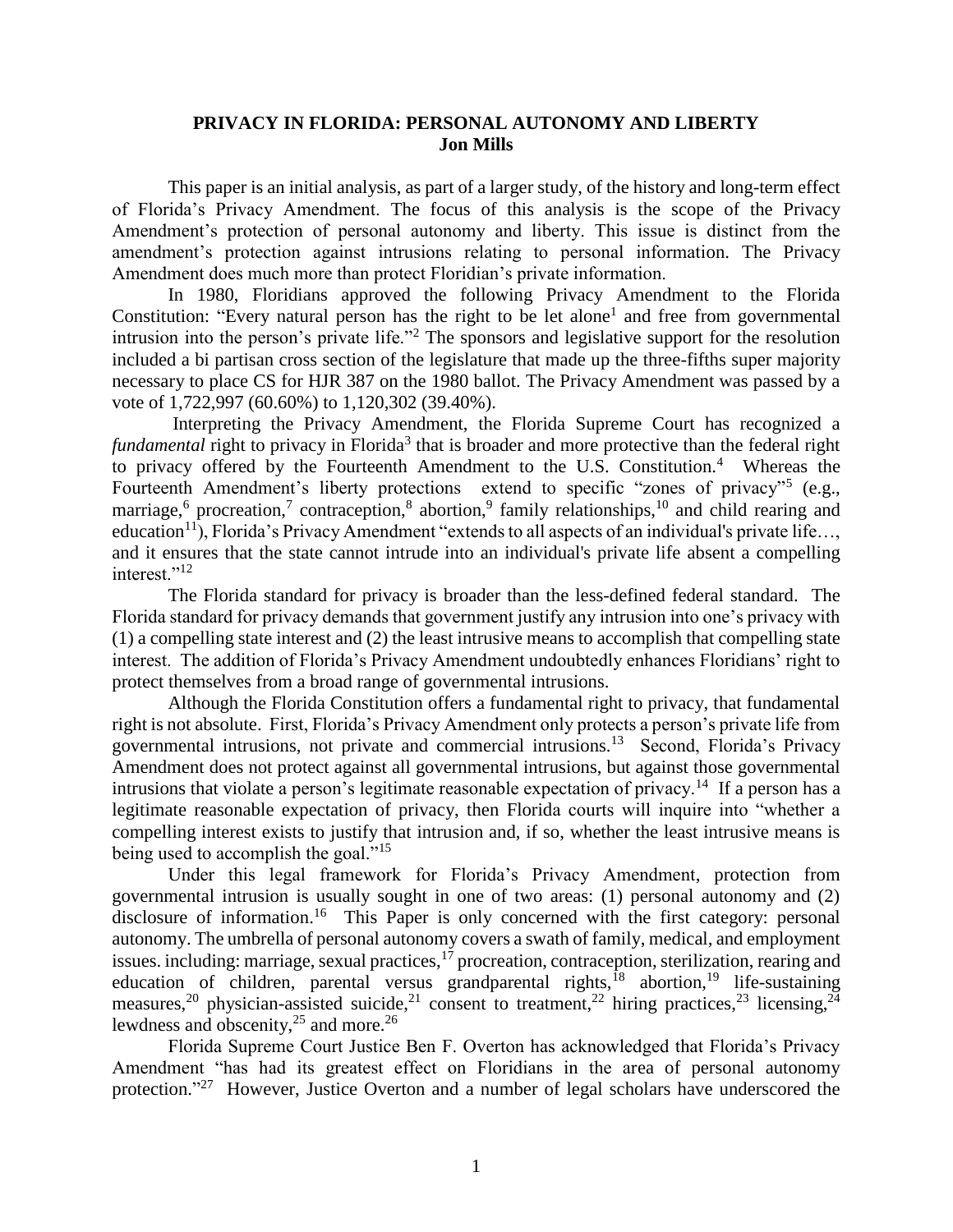malleability of Florida's Privacy Amendment, which is regularly subject to legislative actions and judicial interpretation.

In 1998, Daniel R. Gordon examined the proposals before Florida's 1997-1998 Constitution Revision Commission (CRC) to amend Florida's Privacy Amendment.<sup>28</sup> Of the sixhundred ninety-five proposed changes to the Florida Constitution, twenty-nine proposals were aimed at Florida's Privacy Amendment, and eighteen of those twenty-nine proposals sought to affect personal autonomy protections.<sup>29</sup> More than half of these eighteen proposals dealt with abortion, and the others dealt with family protections; minors' right to privacy and right to assemble; physician-assisted suicide; life-sustaining measures; access to employment and benefits; and same-sex marriage.<sup>30</sup> None of these proposals were approved by the CRC.

## **CATEGORIES OF PRIVACY RELATED TO PERSONAL AUTONOMY**

The following categories offer a context to define current and future privacy interests that may be considered under the personal autonomy aspect of Florida's Privacy Amendment. These categories have evolved from the "right to be let alone" in the context of governmental intrusions. Both these categories and the definition of the "right to be let alone" will constantly evolve. Overall, the concepts deal with the protection of personal space and personal decisionmaking balanced against governmental interests.

- 1. Marriage The issue of marriage, and issues related to marriage, are viewed as personal and therefore protected against governmental intrusion. It is noteworthy that the right to marry has evolved substantially. In 2015, the U.S. Supreme Court recognized a right to same-sex marriage.<sup>31</sup> Florida challenged this right in federal litigation and lost.<sup>32</sup> Floridians have not challenged marriage-related laws in Florida's state court system, but it follows that the personal autonomy aspects of Florida's Privacy Amendment could be implicated in such challenges.
- 2. Sexual Practices Sexual activity has always been viewed as a personal and intimate matter. Nonetheless, Florida and other states have sought to and have prohibited certain forms of intimate sexual conduct. Florida courts have recognized that there are personal autonomy aspects of Florida's Privacy Amendment that are applicable to statutes involving certain sexual activity involving minors.<sup>33</sup> The Florida Supreme Court also considered whether Florida's Privacy Amendment was applicable in a case involving a statute prohibiting certain acts with obscene materials, e.g. pornography.<sup>34</sup> Without Florida's Privacy Amendment, it is unclear what standard Florida courts will apply in similar cases.
- 3. Reproduction Choices relating to child bearing are inherently personal choices. However, there are instances where states have intervened. The *Buck* case stands out. There the U.S. Supreme Court justified sterilization to prevent "three generations of imbeciles."<sup>35</sup> What if there are genetic indicators for violent or criminal behavior? Could genetic modification be required or permitted by legislation if privacy protections were withdrawn from this area?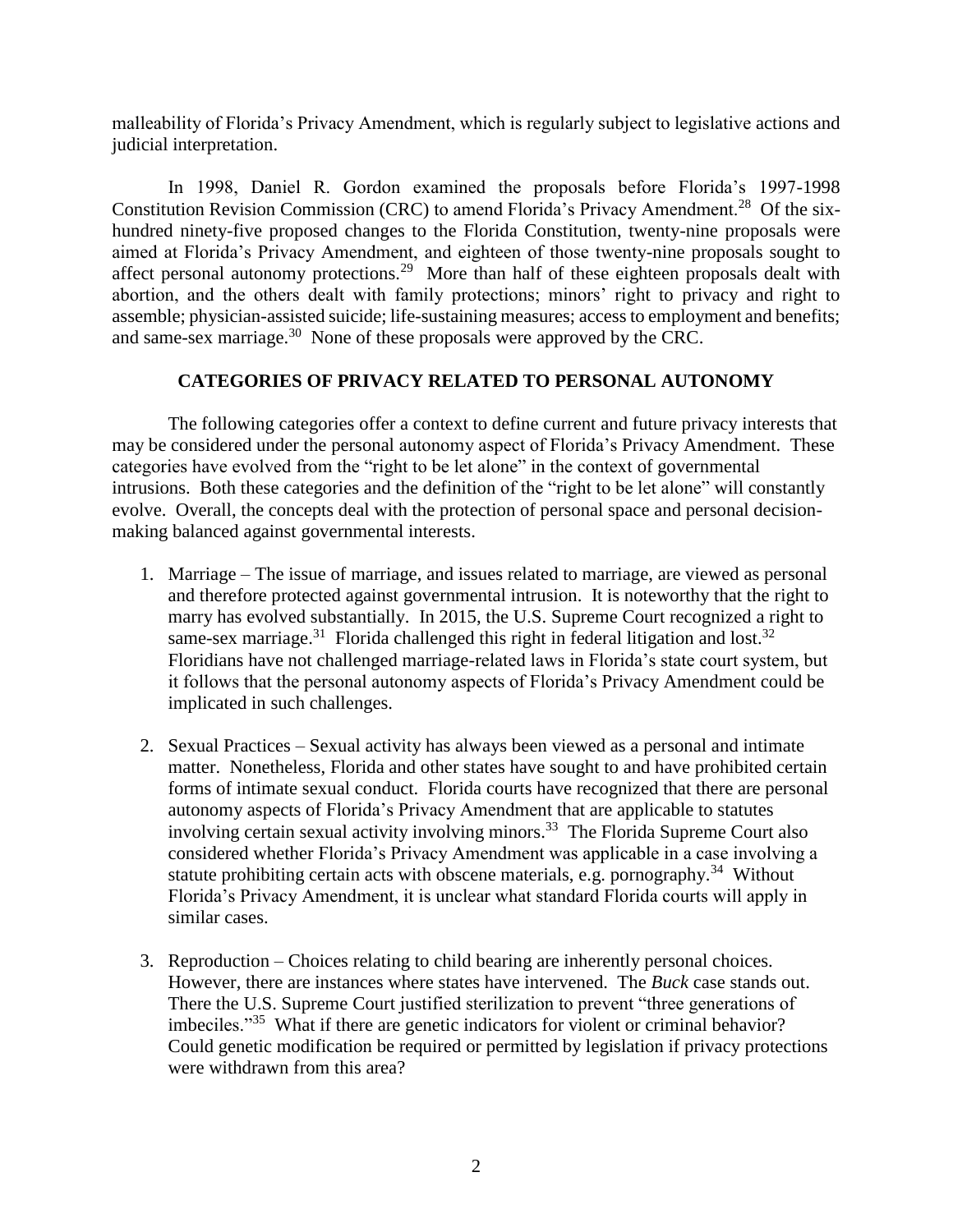- 4. Parenting A parent's ability to make decisions about one's own children has been recognized in areas such as discipline, education, and health care as having both liberty and privacy interests. Florida courts have recognized that Florida's Privacy Amendment protects parenting decisions from grandparental interference. Florida courts have found unconstitutional statutes and local law providing for grandparental rights, reasoning that grandparents cannot intervene in parental decisions unless there is a compelling interest in preventing demonstrable harm to a child from those parental decisions.<sup>36</sup> Without Florida's Privacy Amendment, it is not clear whether federal case law would support a stringent compelling interest standard in the area of parental decisions.<sup>37</sup> A similar concern could apply to governmental intervention in parental decisions relating to home schooling and other alternative education decisions. In the 2018 legislative session, the Florida Legislature is considering HB 731, which is aimed at protecting the privacy of parents who home school their children. This bill demonstrates a legislative concern for privacy and a recognition that there may be government intrusions and a need for protection. The constitution may offer this protection as well. The longer-term issue is that the constitution can protect against future attempts to limit parental decisions to home school or seek alternative education for their children. Without Florida's Privacy Amendment, it is not clear whether the federal privacy protections would support a stringent compelling interest standard in the area of parental educational decisions.<sup>38</sup>
- 5. Personal Volition Florida's legislature has limited personal volition on decisions relating to public safety, health, morals and welfare. For example, the state has mandated motorists wear seat belts. The state can detain an individual with a contagious disease. The state can define and control lewd conduct. This issue presents a large range of unknowns for the future. Is there a public safety justification for requiring implantation of identification chips or a requirement for universal identification cards or a legislative mandate that motorcyclists' wear safety helmets? Is constant surveillance of certain neighborhoods with drones justifiable? At what point does surveillance of the public violate Florida's Privacy Amendment by restricting personal volition?
- 6. Activities in Dwellings & Other Personal Space Some protections for private conduct within the sanctity of the home are allowed in a free society. Two examples are personal intimate sexual practices and viewing pornography, discussed above. The right to view pornography in the home does not extend to the right to purchase pornography.<sup>39</sup> Some protections enhance barriers to surveillance of a home or protected space.
- 7. Medical Decisions Personal autonomy has included the right to make certain medical decisions about oneself, e.g. abortion and refusal of life-sustaining treatment. Whereas the U.S. Supreme Court has applied standards with defined parameters in the abortion context,<sup>40</sup> the Florida Supreme Court has held the Florida's Privacy Amendment requires the compelling interest standard for any governmental limitation of abortion.<sup>41</sup> Recently, Florida's highest court determined that a required waiting period for abortion may violate the state constitutional right to privacy. <sup>42</sup> Florida courts also extend the Privacy Amendment's compelling interest standard in the refusal of life-sustaining treatment $43$ and consent to treatment $44$  contexts. Without Florida's Privacy Amendment, it is not clear whether the federal right to privacy would provide such a stringent standard for limiting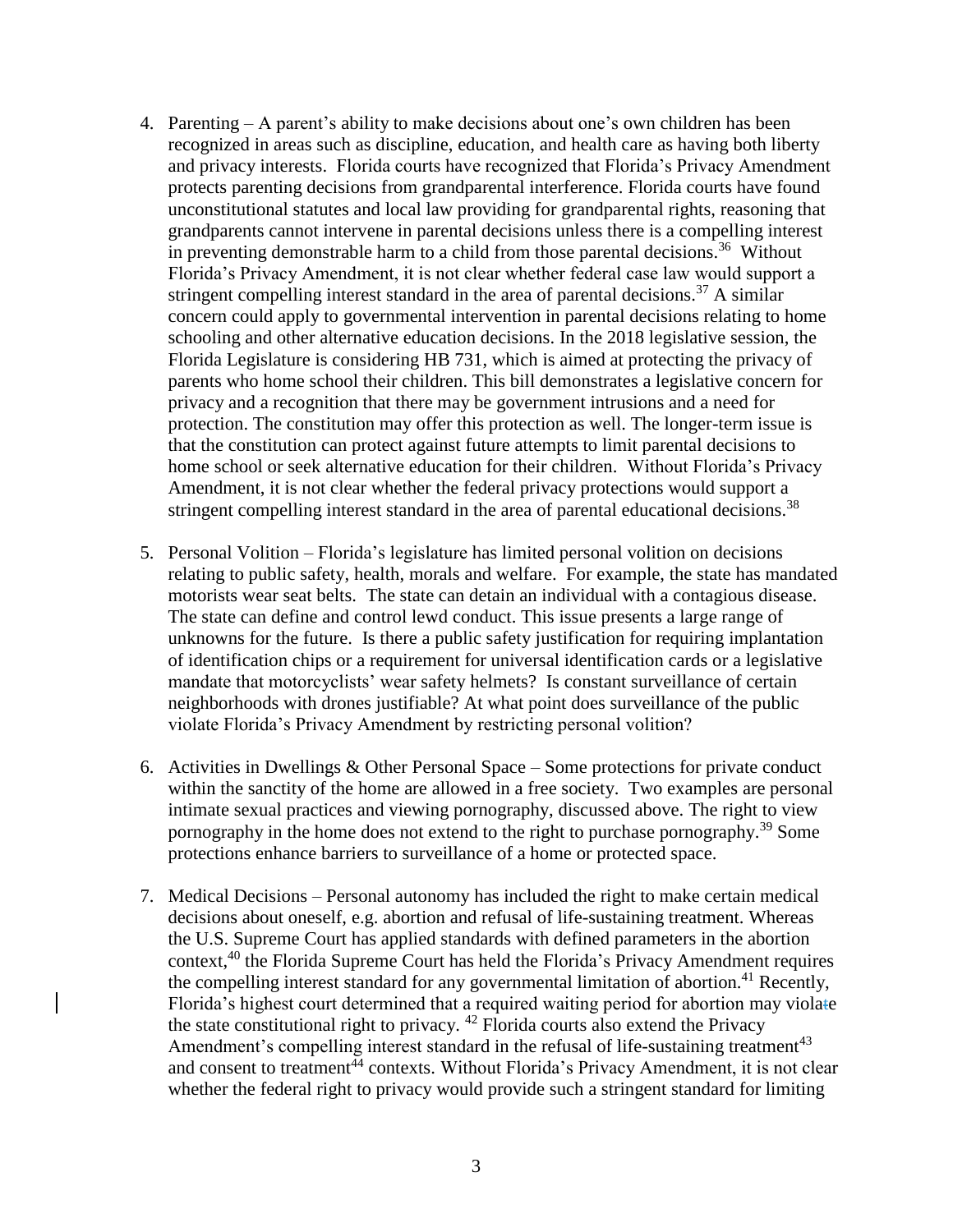governmental intrusion into a person's private medical decisions including such other personal decisions as living wills and advanced directives.

8. Public Employment & Licensing Standards – In licensing and employment the state may have a compelling interest in personal details and practices of individuals. For example, mental health and emotional stability may be an issue in licensing lawyers. A history of smoking may be an issue in hiring public employees. However, what if certain genetic characteristics were part of licensing or employment background requirements and the state required genetic testing before hiring? Could government refuse to hire a person who engaged in otherwise legal off duty conduct such as smoking or drinking alcohol? Florida's Privacy Amendment ensures that in licensing and employment, the government show a compelling state interest and utilize the least intrusive means to satisfy that interest.

## **THE FUTURE**

If Florida's Privacy Amendment did not extend protections to personal autonomy and decision making, there is no doubt that Florida citizens would be subject to a higher possibility of governmental intrusion in their private lives. The Florida Supreme Court has stated that Florida's explicit right to privacy extends beyond the zones of privacy protected by the implicit federal right to privacy. There is a federally-recognized zone of privacy, but Florida's is more extensive – due to its state constitutional provision. In other words, Florida's Privacy Amendment can protect extra zones of privacy if the government seeks to intrude on Floridian's private lives. When this occurs, the government will have to justify any intrusions by showing a compelling state interest and that the government is using the least intrusive means to accomplish that compelling state interest.

While future intrusions cannot be predicted with certainty, there is no doubt that advancing technology will provide opportunities to for the state to intrude into one's private life. Here are some potential examples:

- 1. Anticipatory policing through artificial intelligence. Analyzing social media to predict criminal behavior leading to unwarranted surveillance. Technology is increasingly able to predict behavior. Limitations on collections of certain information are enhanced by the privacy provision.
- 2. Genetic testing and screening for public health and safety interests, including employment. Genetics can predict health issues that can be helpful or intrusive. For the helpful issues, citizens should have personal choice as to whether to pursue them. For the intrusive issues, government should not be able to force genetic inquiry. For example, should all children be required to undergo genetic testing to screen for certain predispositions to disease, aggression, or other undesirable traits?
- 3. Mandating medical treatments and restrictions. Government has compelled or mandated certain treatments in the past. Obviously, there were excesses in the past such as sterilization of developmentally disabled -- a shocking intrusion that occurred in the United States. Again, the future is not predictable.
- 4. Determining parentage with new reproductive technologies. Individuals have been making decisions on reproduction utilizing rapidly evolving scientific options for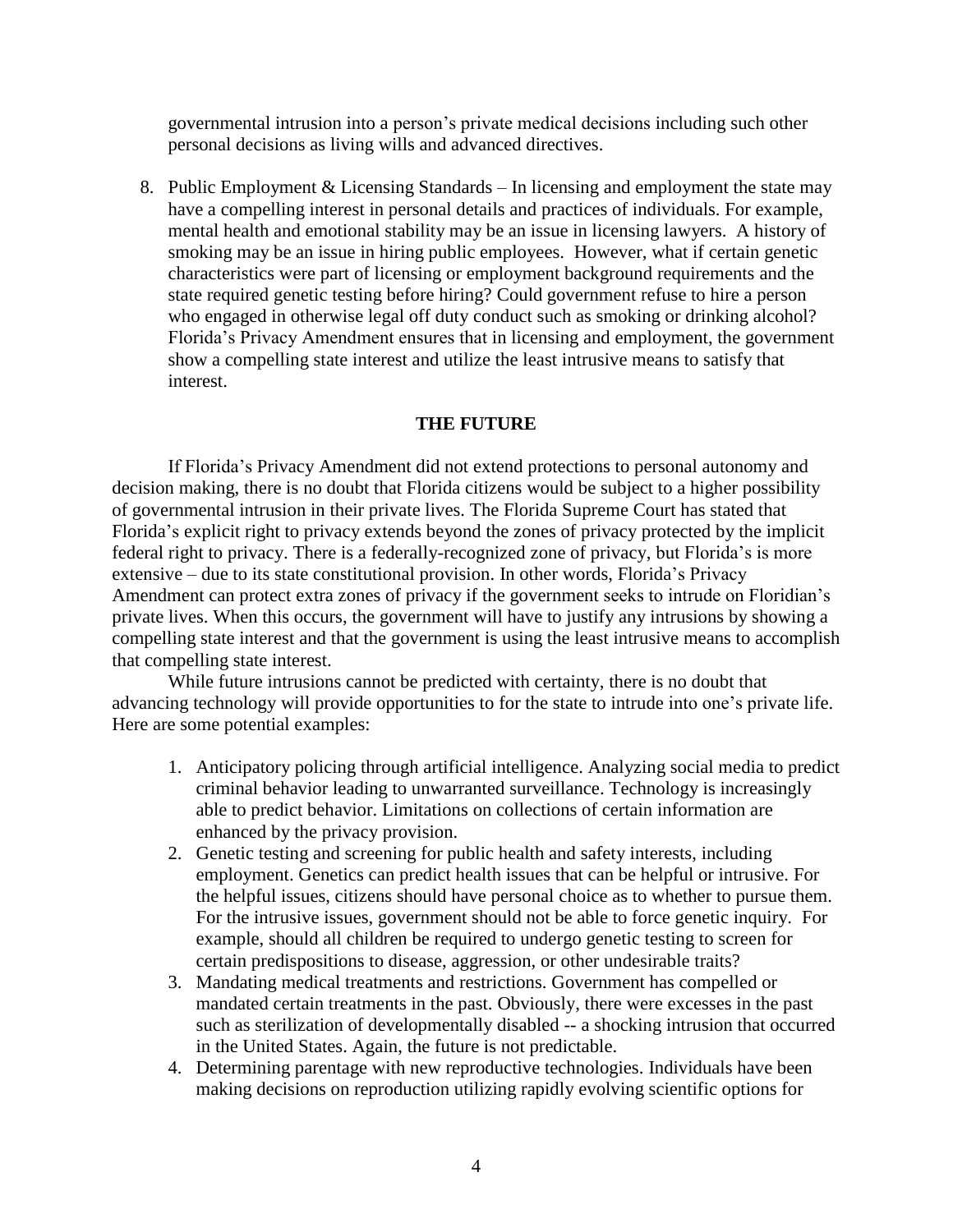genetic choices and modifications. Without a right to personal autonomy, what sorts of governmental policies might be implicated?

- 5. Chip Implantation or Universal ID Cards for public safety and security purposes. Does the government have a compelling state interest to institute more sophisticated forms of identification to promote public safety and welfare?
- 6. Child rearing, e.g. limiting parental rights to home-school or other alternative education. As stated above, current legislative proposals are focused on protecting privacy of parents in a home school setting. Without the Privacy Amendment, there would be lesser protections for parental decision-making in the educational context if the government changed course and sought to intrude on this space. The right of parenting is certainly an issue that is constitutionally protected by the Privacy Amendment.
- 7. Drone Surveillance of certain locations or areas. The government already utilizes closed circuit television (CCTV) to observe large areas of public space. Red light cameras have been broadly used. New technology for observation, such as drones and location-tracking license plate readers, are being invented and refined. At some point general surveillance becomes a violation of privacy. GPS monitoring of individuals and constant CCTV observation of private dwellings are technologically possible.

Florida's Privacy Amendment, adopted by the voters and added to our State's Constitution in 1980, provides specific and strong protections against governmental intrusions into the private lives of individuals. The future implementation and precise effect of this fundamental right is as hard to predict as the future of technology. We cannot know. We can reliably hypothesize that technology will continue to present options and opportunities for governmental intrusion from drones to personal biometric identifiers to projections of individual conduct based on genetic assessments. We cannot know what government will do in the future either. We know that governments have been unreasonably intrusive in the past, even a U.S. government that upheld compulsory sterilization, a decision that has never been specifically overturned. Other intrusions have been overturned such as criminalizing sodomy and interracial marriage.

 The federal interpretation of privacy and personal liberty have evolved to protect certain spheres of personal autonomy. But there is no doubt that Florida's privacy right, as a fundamental right that compels government to justify its intrusions with a compelling interest, is more extensive and better able to protect the individual. Florida's Privacy Amendment offers Floridians a shield to protect themselves in a future in which technology and government intrusions are not predictable and frankly, completely unknowable.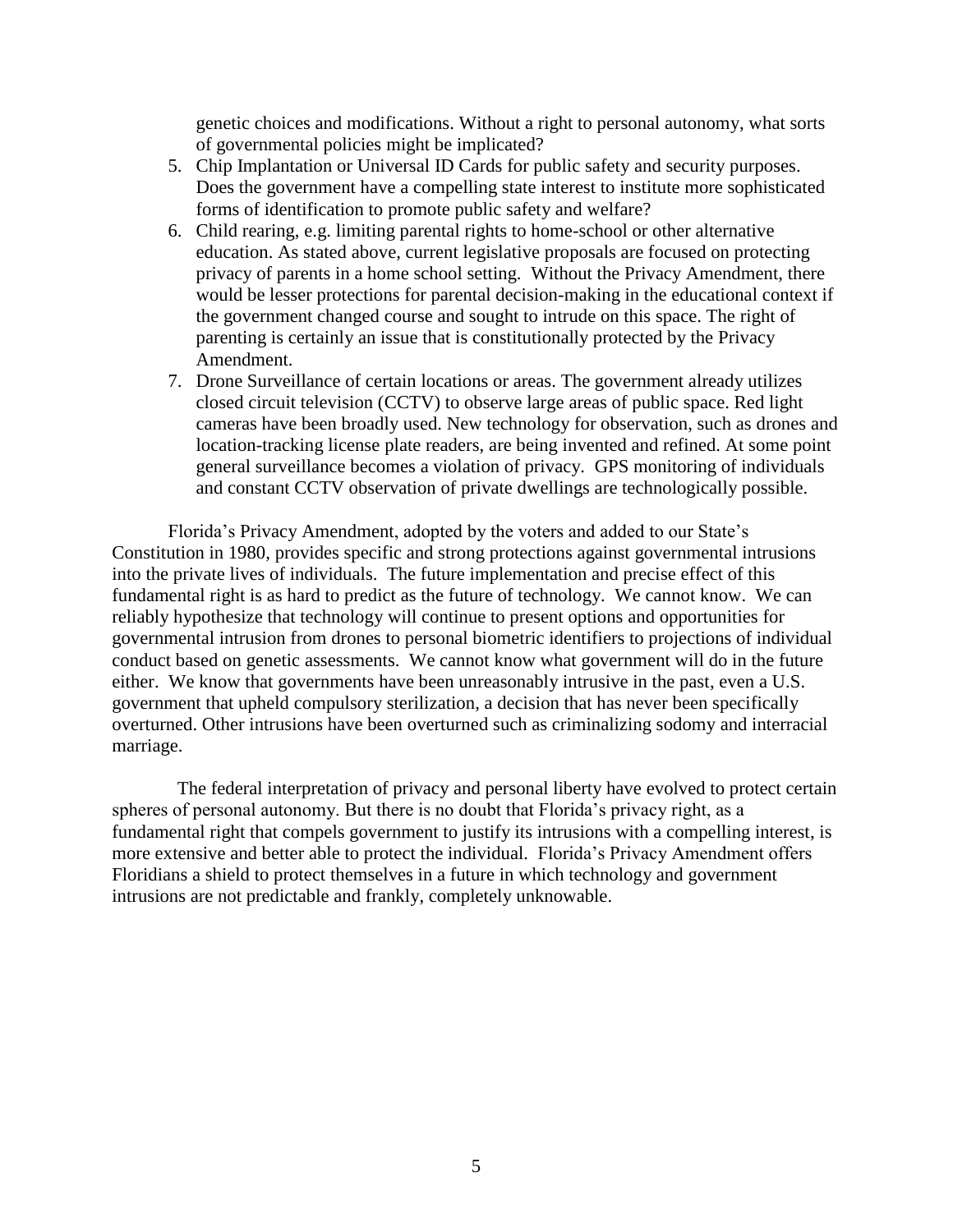Jon Mills was a co sponsor of HJR 387 , the resolution that proposed the Article I section 23 right of privacy in the Florida Constitution in 1980. He has been counsel in high-profile privacy litigation, including protecting privacy rights of the families the victims of the Rolling murders, the families of Dale Earnhardt, Giannni Versace, Dawn Brancheau (the trainer who died in an accident at SeaWorld), and others. His work included serving as counsel to the CEO of a major corporation in a case that successfully prevented disclosure of sensitive information. He has a history of success dealing with complex and critical legal problems. He is a recognized international expert on privacy and cybersecurity who has written multiple books and articles on privacy and security including: "*Privacy in the New Media Age"* and "*Privacy the Lost Right"* (Oxford University Press). As a University of Florida Law Professor he has taught Privacy and Cybersecurity classes. He has also taught privacy to judges and lawyers worldwide, lectured in Latin America as part of the U.S. Department of State's Speakers Program, and presented continuing legal education courses on privacy and security to corporate leadership and general counsel. He has appeared in courts throughout the US including more than 40appearances in the Florida Supreme Court. He was a member of the 1998 Constitution Revision Commission and Chair of its Style and Drafting Committee.

 $\overline{a}$ 

- <sup>8</sup> *See* Eisenstadt v. Baird 405 U.S. 438 (1972).
- <sup>9</sup> *See* Planned Parenthood v. Casey, 505 U.S. 833 (1992); *Roe*, 410 U.S. 113.
- <sup>10</sup> *See* Prince v. Massachusetts, 321 U.S. 158 (1944).

<sup>11</sup> Cleveland Board of Education v. LaFleur, 414 U.S. 632 (1974); Pierce v. Society of Sisters, 268 U.S. 510 (1925); Meyer v. Nebraska, 262 U.S. 390 (1923).

<sup>12</sup> Honorable Ben F. Overton & Katherine E. Giddings, *The Right of Privacy in the Age of Technology and the Twenty-First Century: A Need for Protection from Private and Commercial Intrusion,* 25 FLA. ST. U. L. REV. 25, 40–1 (1997).

<sup>13</sup> *See* North Miami v. Kurtz, 653 So. 2d 1025, 1027-29 (Fla. 1995); *see also*, Overton & Giddings, *supra* note 12, at 40–41. For private and commercial intrusions into a person's private life, a person can seek redress through one of three common law invasion of privacy torts recognized by the Florida Supreme Court: (1) appropriation; (2) intrusion, and (3) public disclosure of private facts. Allstate Ins. Co. V. Ginsberg, 863 So. 2d 156, 162 (Fla. 2003). However, the Florida Supreme Court expressly rejected a fourth common law invasion of privacy tort: false light invasion in the public eye. Jews for Jesus, Inc. v. Rapp, 997 So. 2d 1098, 1114 (Fla. 2008).

<sup>14</sup> *See Kurtz*, 653 So. 2d at 1027-29 (finding no legitimate reasonable expectation of privacy where applicant did not want to disclose smoking habits on municipal job application); Stall v. State, 570 So. 2d 257, 260 (Fla. 1990) (finding no reasonable expectation of privacy "in being able to patronize retail establishments for the purpose of purchasing [obscene] material"); *see also* Overton & Giddings, *supra* note 12, at 35–6. <sup>15</sup> *Kurtz*, 653 So. 2d at 1028.

<sup>16</sup> *See* Daniel R. Gordon, *Upside Down Intentions: Weakening the State Constitutional Right to Privacy, A Florida Story of Intrigue and a Lack of Historical Integrity*, 71 TEMPLE L. REV 579 (1998) (distinguishing between behavioral, i.e. personal autonomy, and informational privacy protections).

<sup>1</sup> *See* Samuel D. Warren & Louis D. Brandeis, *The Right to Privacy*, 4 HARV. L. REV. 193 (1890).

<sup>2</sup> FLA. CONST. art. I, sect. 23; *see* Jon Mills, *Sex, Lies, and Genetic Testing: What Are Your Rights to Privacy in Florida*?, 48 FLA. L. REV. 813, 825 (1996). Prior to 1980, the Florida Constitution did not provide a general state constitutional right to privacy. *See* Shevin v. Byron, Harless, Schaffer, Reid & Associations, Inc., 379 So. 2d 633 (Fla. 1980) ("Any possible confusion arising from these prior cases should have been dispelled by our later decision in Laird v. State, 342 So.2d 962 (Fla.1977), wherein it was made clear that Florida has no general state constitutional right of privacy."). Florida's 1978 CRC attempted to amend the Florida Constitution by placing a privacy amendment on the 1978 ballot, but the measure was part of a package that was defeated. *See* Mills, *Sex, Lies, and Genetic Testing*, at 825.

<sup>3</sup> *See* Gainesville Woman Care, LLC v. State, 210 So. 3d 1243, 1246 (Fla. 2017); State v. J.P., 907 So. 2d 1101, 1110 (Fla. 2004); Von Eiff v. Azicri, 720 So. 2d 510, 514 (Fla. 1998); City of North Miami v. Kurtz, 653 So. 2d 1025, 1027 (Fla. 1995); Winfield v. Division of Pari-Mutuel Wagering, Dept. of Business Regulation, 477 So. 2d 544, 547 (Fla. 1985).

<sup>4</sup> Gainesville Woman Care, LLC, 210 So. 3d at 124; Winfield, 477 So. 2d at 547–48 (Fla. 1985); *see* Griswold v. Connecticut, 381 U.S. 479 (1965) (recognizing an implicit right to privacy under the "liberty" protections of the Fourteenth Amendment to the U.S. Constitution).

<sup>5</sup> Roe v. Wade, 410 U.S. 113, 152 (1973).

<sup>6</sup> *See* Obergefell v. Hodges, 576 U.S. \_\_ (2015); Loving v. Virginia, 388 U.S. 1 (1967).

<sup>7</sup> *See* Skinner v. Oklahoma ex rel. Williamson, 316 U.S. 535 (1942); Buck v. Bell, 274 U.S. 200 (1927).